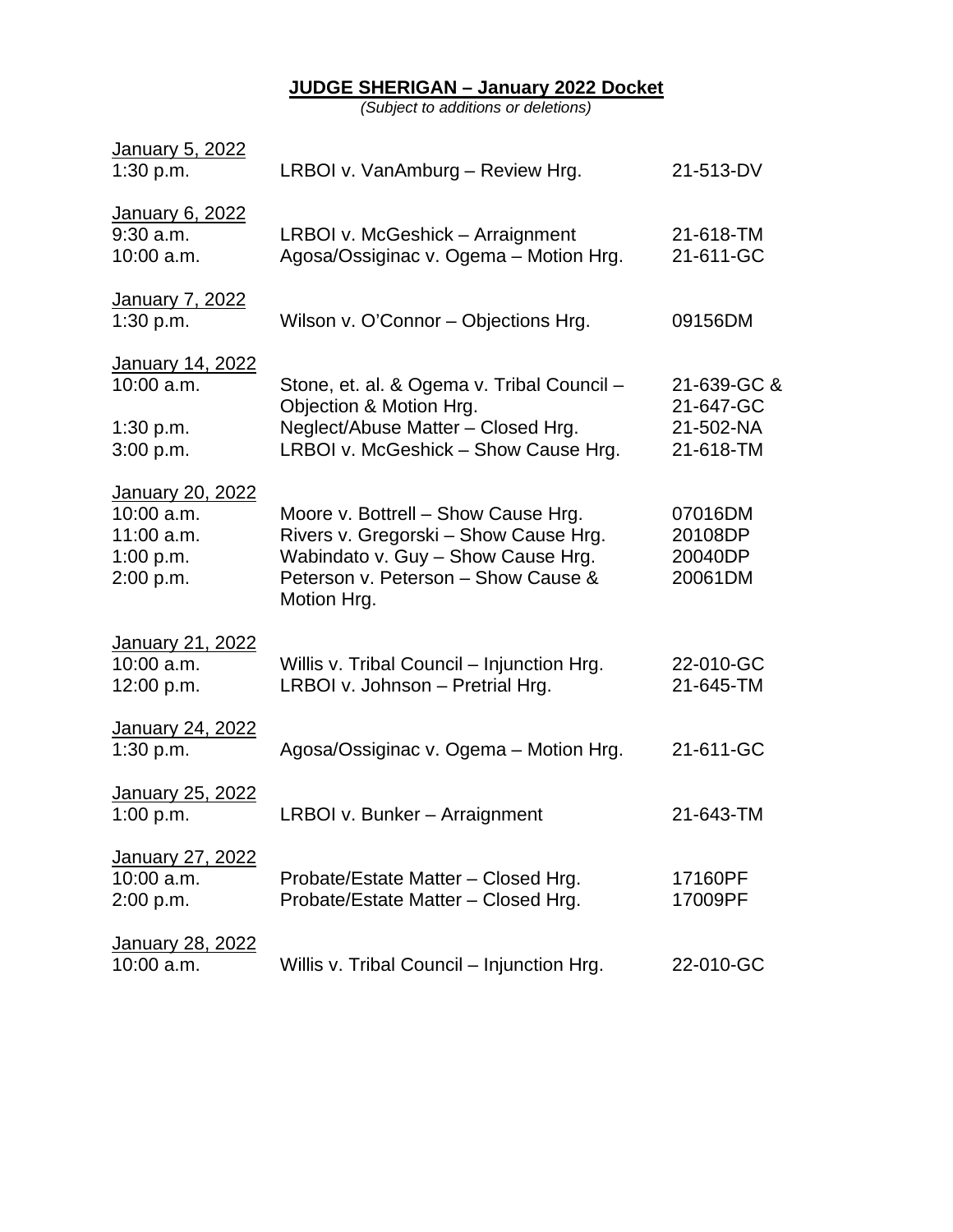### **JUDGE LAPORTE – January 2022 Docket**

*(Subject to additions or deletions)*

| <b>January 7, 2022</b><br>$11:00$ a.m.           | Employee Grievance Matter - Closed Hrg.                                    | 21-632-GM              |
|--------------------------------------------------|----------------------------------------------------------------------------|------------------------|
| January 10, 2022<br>$10:00$ a.m.<br>$11:00$ a.m. | Elliott $v$ Elliott – Final Divorce Hrg.<br>LRBOI v. Gibson - Status Hrg.  | 21-573-DO<br>21-106-TM |
| <b>January 13, 2022</b><br>10:00 a.m.            | Employee Grievance Matter - Closed Hrg.                                    | 21-632-GM              |
| <b>January 17, 2022</b><br>$9:00$ a.m.           | Torrenga v. Torrenga – Scheduling/PT Hrg.                                  | 21-635-DO              |
| January 31, 2022<br>$9:30$ a.m.                  | Show Cause Hearings – Failure to Submit<br><b>Jury Duty Questionnaires</b> |                        |
| 1:00 p.m.                                        | Bryant v. Bryant - Show Cause Hrg.                                         | 21-554-DM              |

#### **Case Type Key:**

- AA Adult Adoption CAN Adoption<br>
AP Appeal CM Custody of
- 
- 
- 
- CS Child Support<br>
DM Divorce with children<br>
DO Divorce w/o children<br>
DO Divorce w/o children DM Divorce with children DO DO
- 
- 
- FJ Foreign Judgment GC<br>GA Gaming Appeal GN GN
- 
- GM Guardianship of Minor **JC** Judicial Complair<br>
EM Employment Matter 
LT Landlord Tenant
- EM Employment Matter **LT**<br>JV Juvenile **NC**
- 
- 
- 
- PF Probate TP Probate TR Trust Access<br>TPO Personal Protection Order TPO Workmen's C
- TM Tribal Misdemeanor
- 
- AP Appeal CM Custody of Minor<br>
CN Conservator CO Cora Offense/Cor
	- Conservator CO Cora Offense/Conservation
		-
		-
- DV Domestic Violence EA Enrollment Appeal
- EB Election Board Appeal **FSJ** Foreign Support Judgment<br>FJ Foreign Judgment **FGC** General Civil
	-
	- Guardianship of Incapacitated Adult<br>Judicial Complaint
	-
	-
- JV Juvenile NC Name Change
	- Service Authorization
	-
	- Personal Protection Order WC Workmen's Compensation